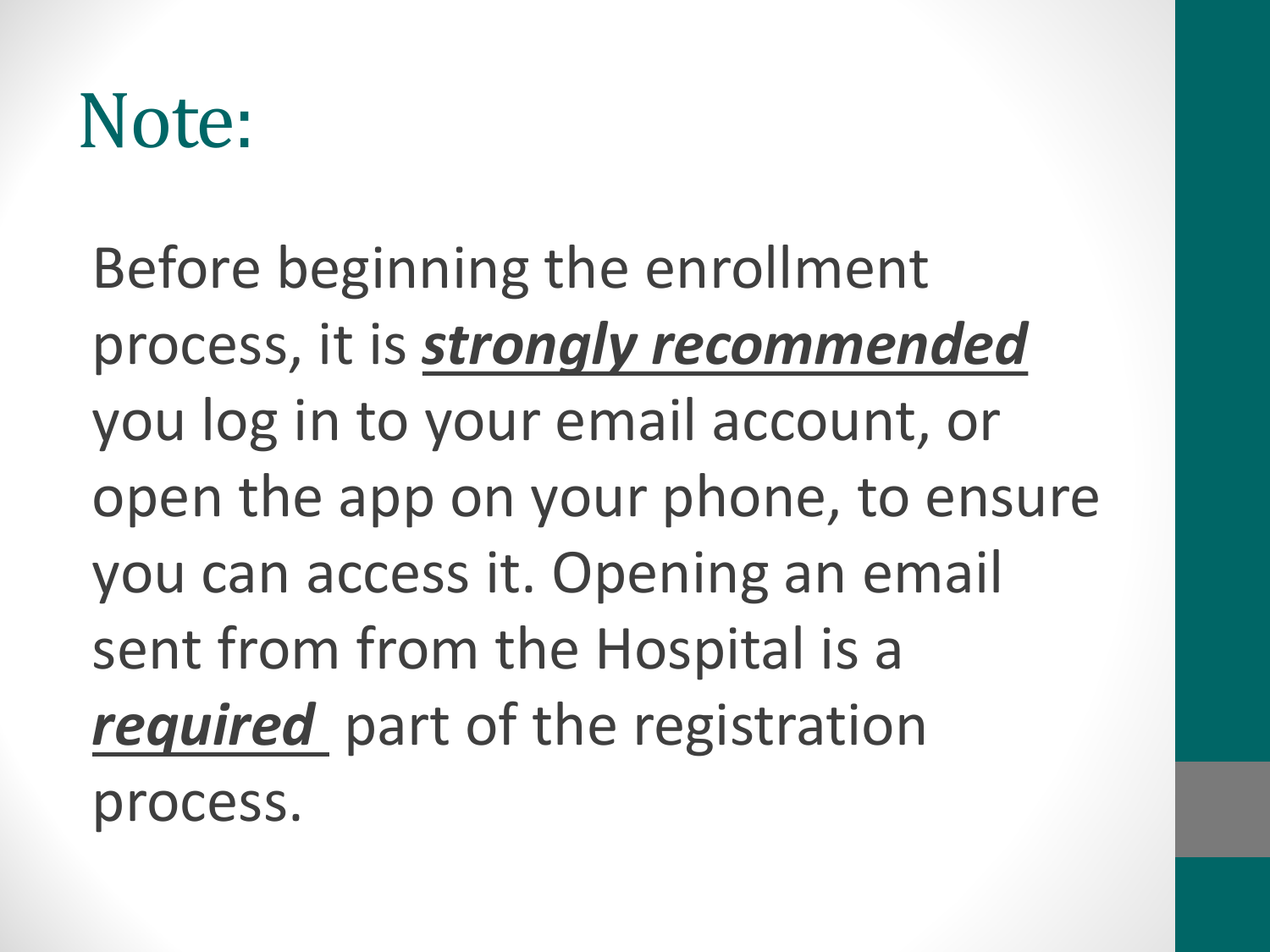## **Step 1: How to Sign up for the Portal**

- 1. Go to https://www.hfsc.org/community/aquatic-andfitness-center
- 2. Select Member Portal

|  |  |  |  | 4. Input your email address: |
|--|--|--|--|------------------------------|
|--|--|--|--|------------------------------|

| <b>Member Portal</b> |  |
|----------------------|--|
| $\rightarrow$ Login  |  |

3. Select Register Now (on the right)

Have a membership at this location, but not an online account?

**Register Now** 

5. **You'll be emailed a code,** and then prompted to enter it on the following screen.

Continue to next slide.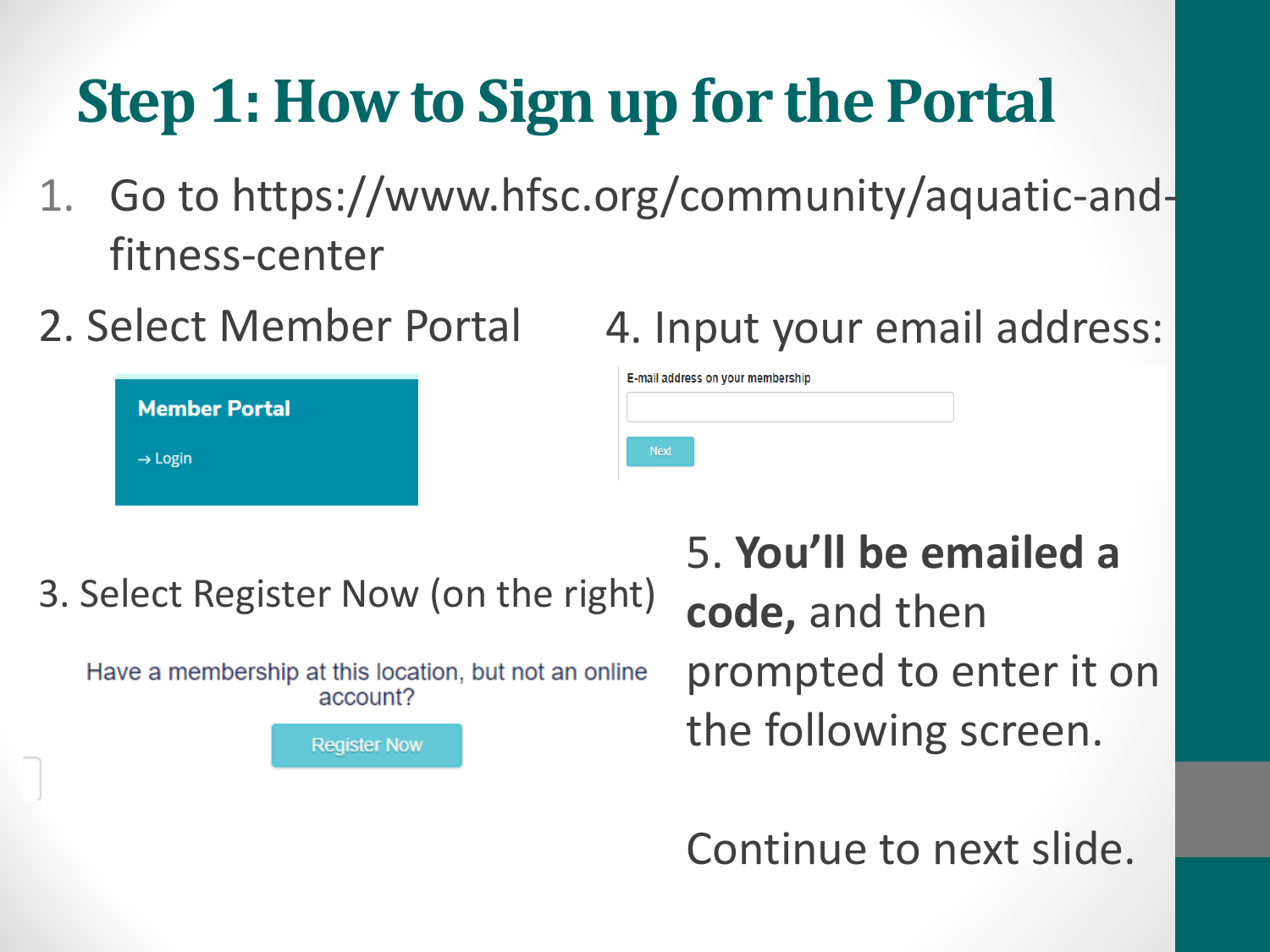# If you get an error message after submitting your email …

| $\leftarrow$<br>$\rightarrow$ | (')             | $\overline{\phantom{a}}$<br>⋒ | https://hfsc.thememberspot.com/Account/Register                                                                           |                                                                                                                                                                     | ☆                    | รั≒               |         | $\cdots$ |
|-------------------------------|-----------------|-------------------------------|---------------------------------------------------------------------------------------------------------------------------|---------------------------------------------------------------------------------------------------------------------------------------------------------------------|----------------------|-------------------|---------|----------|
| Home                          | <b>Join Now</b> |                               | <b>HOSPITAL FOR SPECIAL CARE</b><br><b>Aquatics &amp; Fitness</b><br>Center<br>Online Store $\sim$<br>Appointments $\sim$ | <b>Workouts</b>                                                                                                                                                     | <b>Shopping Cart</b> | My Account $\sim$ | Log out |          |
|                               |                 | Try Again                     | Create an account.                                                                                                        | We're sorry, but we were unable to locate your membership with the information provided. Please<br>contact your membership's primary location for more information. |                      |                   |         |          |

If we do not have an email address for you on file, you see the screen above. **Please send the email you would like linked to your account to [rseier@hfsc.org](mailto:rseier@hfsc.org)**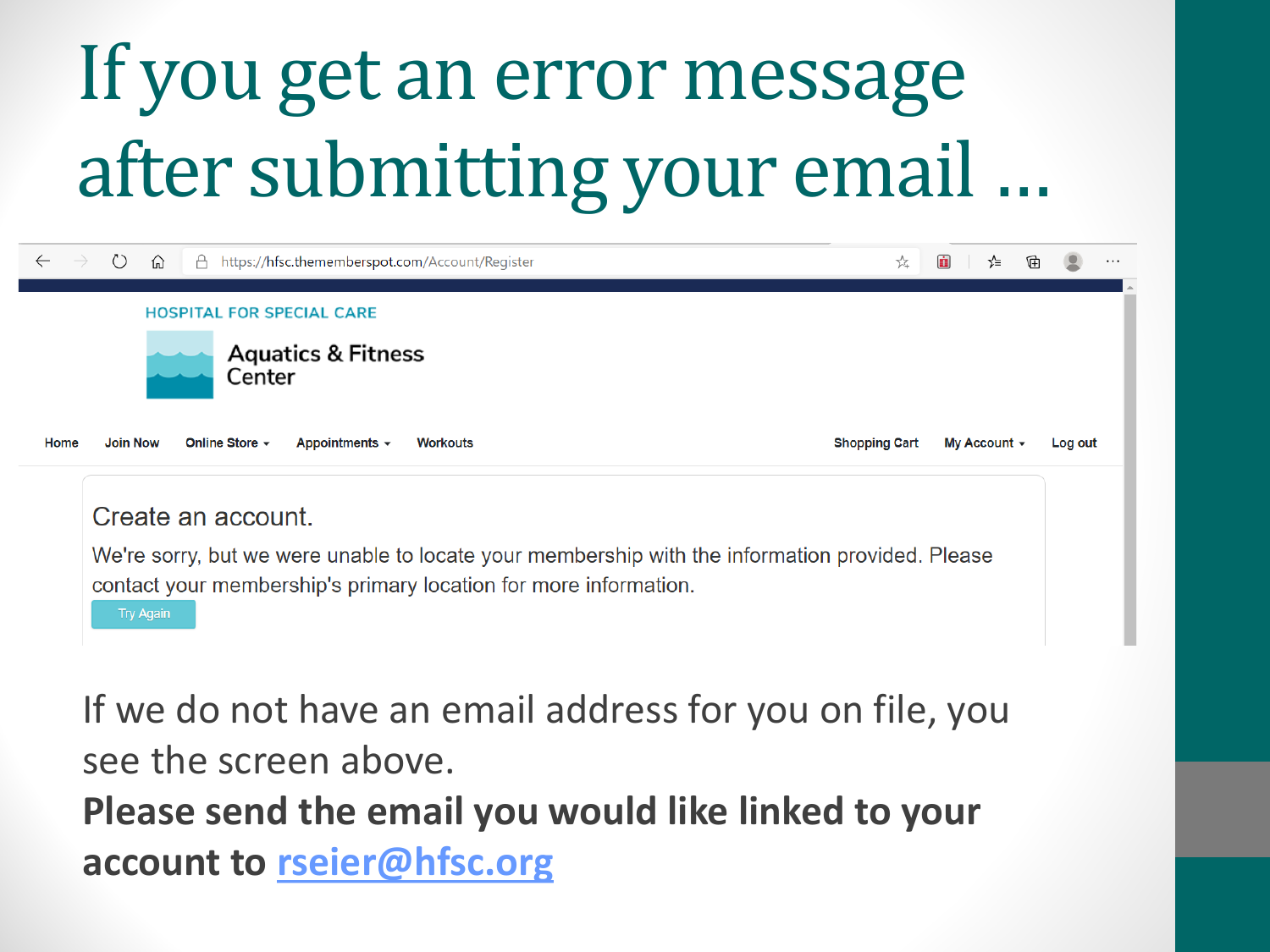## Step 2: Create a membership account

1. Once you have a the confirmation code, enter it in the screen

#### Create an account.

Please enter the fields as prompted to create an online account for your membership.

We've just sent you an email with a confirmation code. Please check your email now and enter the code provided.

The code provided is only good for your current session. Please check your spam filter if you do not receive the email.



#### 2. Create a username and password

#### Create an account.

 $11 - 22 + 12 = 12$ 

Please enter the fields as prompted to create an online account for your membership.

| <b>USEF NAME</b>                      |                                                                                            |
|---------------------------------------|--------------------------------------------------------------------------------------------|
|                                       |                                                                                            |
| (must be between 6 and 30 characters) |                                                                                            |
| Password                              | Your password must match the following<br>requirements:<br>★ Must be at least 8 characters |
| <b>Confirm Password</b>               | ★ Must contain at least one upper-case<br>letter<br>★ Must contain at least one lower-case |
|                                       | letter                                                                                     |
|                                       | ★ Must contain at least one number<br>Cannot contain the word "password"                   |
| Create Account                        |                                                                                            |

**TIP!** Use your email address as a username and write down your password. You'll need it every time you log in.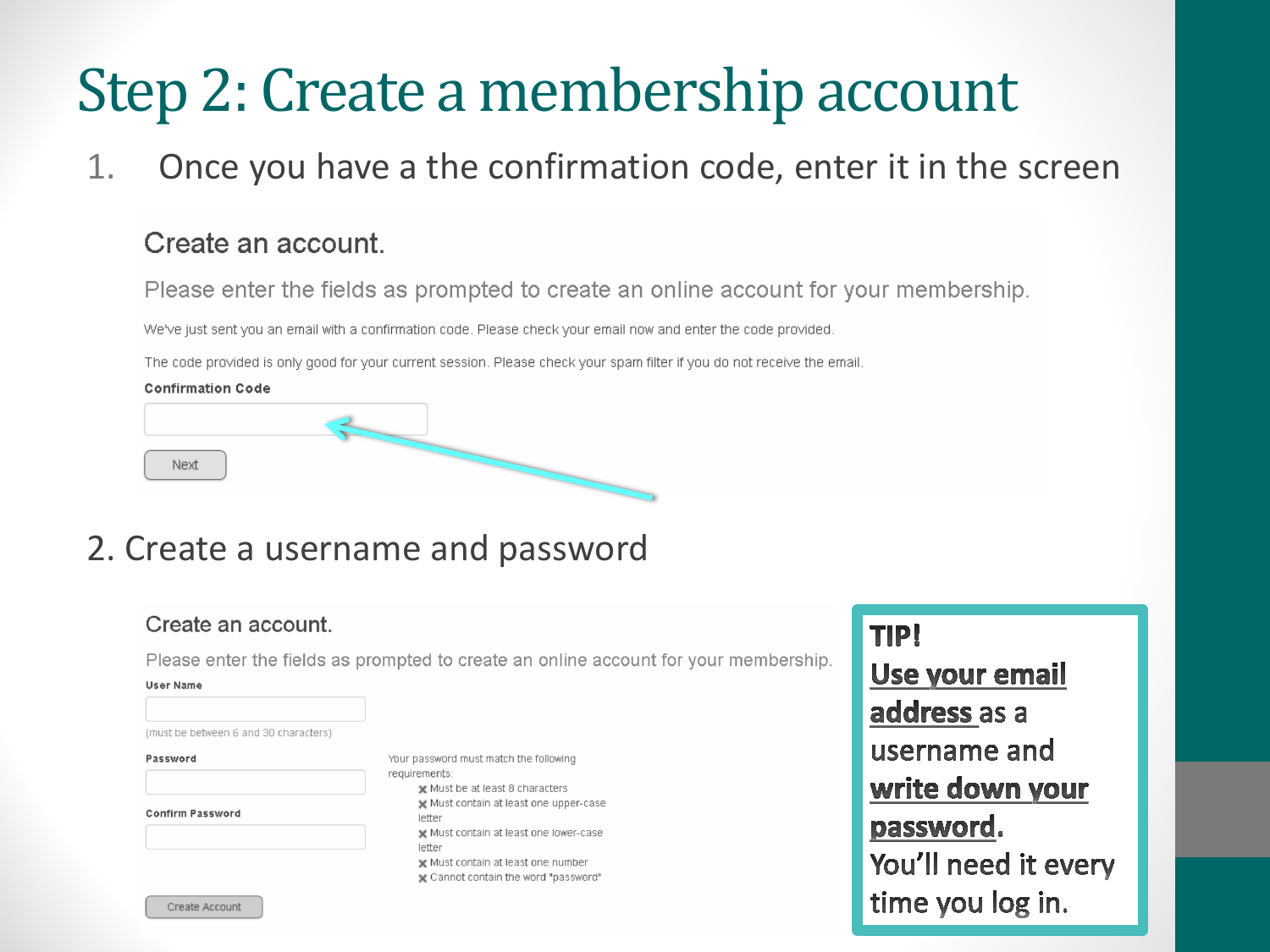## **Step 3: Purchase Class(es)**

### 1. Log in to "Member Portal"

### 2. Go to "Online Store", and select "Packages"

| Aquatic and Fitness Center   Hospitz<br>$\times$   $\overline{m}$<br>$\blacksquare$<br><b>UKG Workforce Central(R)</b><br><b>U</b> | <b>Packages</b><br>$\times$ +                                                                         | $\sigma$                                                                            | $\mathbf{\times}$ |
|------------------------------------------------------------------------------------------------------------------------------------|-------------------------------------------------------------------------------------------------------|-------------------------------------------------------------------------------------|-------------------|
| $\circ$<br>https://hfsc.thememberspot.com/Packages<br>$\leftarrow$                                                                 |                                                                                                       | $\alpha$<br>G<br>⊕<br>ౕౚ<br>ร์≣<br>$\bullet$                                        | $\cdots$          |
| <b>HOSPITAL FOR SPECIAL CARE</b><br><b>Aquatics &amp; Fitness</b><br>Center                                                        | Home<br><b>Join Now</b><br>Online Store -<br>Appointments -<br><b>Workouts</b>                        | <b>Shopping Cart</b><br>My Account $\sim$<br>Log out                                |                   |
| Search<br>Locations<br>$\bullet$<br><b>Hospital for Special Care</b>                                                               | Aquatic Class 1x per week<br><b>Hospital for Special Care</b><br>8 Sessions · 45 minutes per session  | \$56.00<br>Add to<br>Cart                                                           |                   |
| Package Types<br>$\bullet$<br><b>Bookings</b>                                                                                      | Aquatic Class 2x per week<br><b>Hospital for Special Care</b><br>16 Sessions - 45 minutes per session | \$80.00<br>Add to<br>Cart                                                           |                   |
|                                                                                                                                    | Aquatic Class 3x per week<br><b>Hospital for Special Care</b><br>24 Sessions + 45 minutes per session | \$96.00<br>Add to<br>Cart                                                           |                   |
|                                                                                                                                    |                                                                                                       | <b>Terms and Conditions</b><br><b>Privacy Policy</b><br>Powered By <b>TWIN OAKS</b> |                   |

## 3. Select number of classes and "Add to Cart" 4. Select "Go to Cart" and "Proceed to Checkout"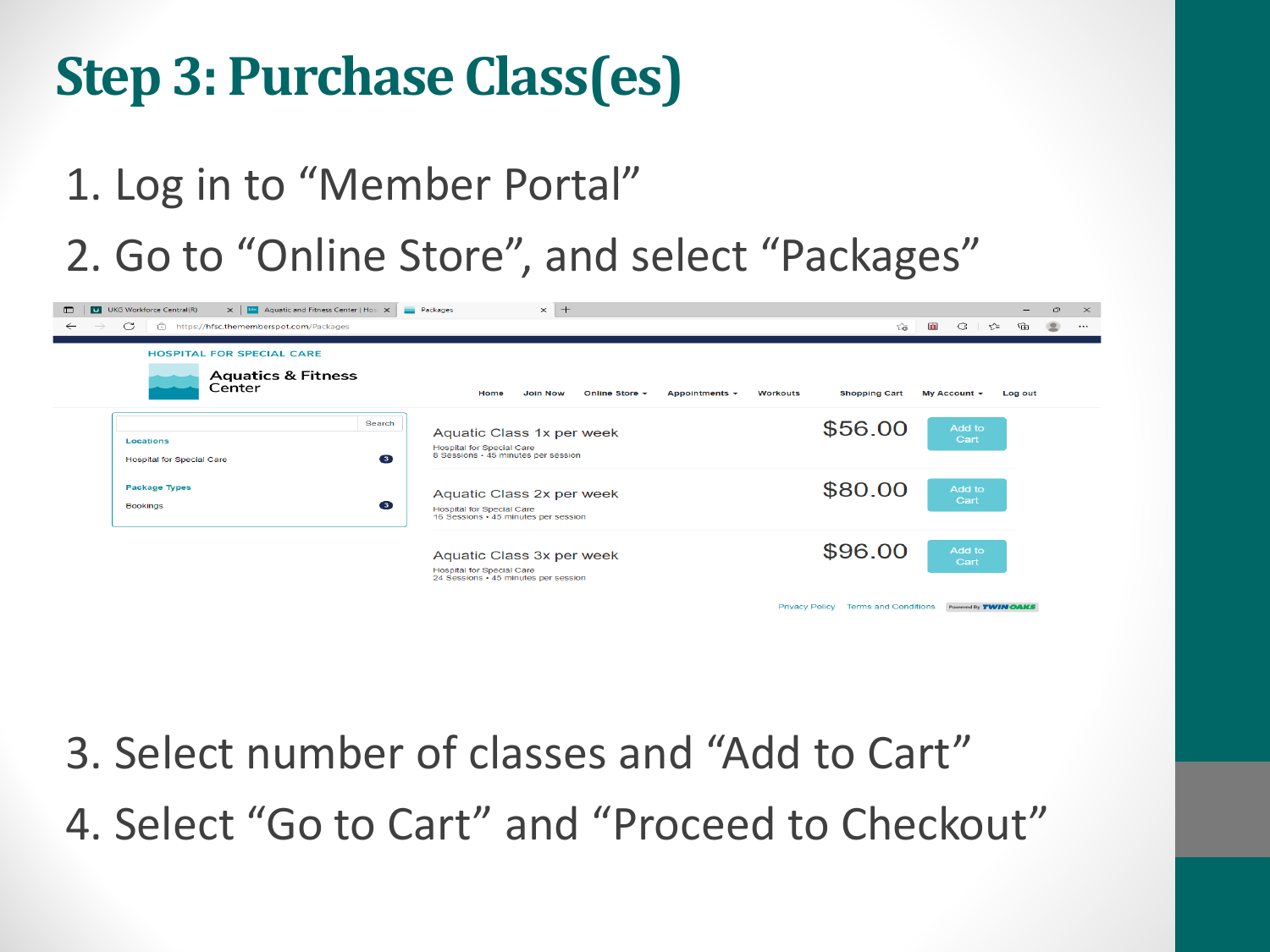#### 5. Complete payment information and "Submit Order".

| Aquatic and Fitness Center   Hos X   200 Checkout | $\times$ +                                                                                     |                                                                        |                   |                          |                     | $\overline{\phantom{0}}$ | $\mathbb O$    | $\times$ |
|---------------------------------------------------|------------------------------------------------------------------------------------------------|------------------------------------------------------------------------|-------------------|--------------------------|---------------------|--------------------------|----------------|----------|
| $\circ$<br>$\rightarrow$                          | https://hfsc.thememberspot.com/Cart/Checkout                                                   |                                                                        |                   | $\hat{\mathbf{u}}$<br>సం | $\mathbb{G}$<br>รั≡ | ⊕                        | $\circledcirc$ | $\cdots$ |
| <b>PAYMENT INFORMATION</b>                        |                                                                                                | Enter Promo Code                                                       |                   |                          | Apply               |                          |                | $\Delta$ |
| <b>Enter a Gift Card</b>                          | Apply                                                                                          | <b>ORDER SUMMARY</b>                                                   |                   |                          |                     |                          |                |          |
| <b>Method of payment</b>                          | --Select Payment Method--<br>$\checkmark$                                                      | <b>Aquatic Class 1x per week</b><br>8 Sessions, 45 minutes per session |                   | 8 @ \$7.00               | \$56.00             |                          |                |          |
| <b>Name on Account</b>                            |                                                                                                |                                                                        |                   |                          |                     |                          |                |          |
| <b>Card Number</b>                                | (no dashes or spaces)                                                                          |                                                                        | Subtotal:<br>Tax: |                          | \$56.00<br>\$0.00   |                          |                |          |
| <b>Security Code</b>                              |                                                                                                |                                                                        | Total:            |                          | \$56.00             |                          |                |          |
|                                                   | What's this?                                                                                   |                                                                        |                   | Submit Order             |                     |                          |                |          |
| <b>Expiration Date</b>                            | --Please Select the Month--<br>$\checkmark$                                                    |                                                                        |                   |                          |                     |                          |                |          |
| <b>Street Address</b>                             | --Please Select the Year--<br>$\checkmark$<br>$\Box$ Use the same address information as above |                                                                        |                   |                          |                     |                          |                |          |
|                                                   |                                                                                                |                                                                        |                   |                          |                     |                          |                |          |
| City                                              |                                                                                                |                                                                        |                   |                          |                     |                          |                |          |
| <b>State</b>                                      | <b>State</b><br>$\checkmark$                                                                   |                                                                        |                   |                          |                     |                          |                |          |
| <b>Zip/Postal Code</b>                            |                                                                                                |                                                                        |                   |                          |                     |                          |                | $\star$  |

## **Step 3: Register for Class(es)**

1. Go to "Appointments" and select "Classes".